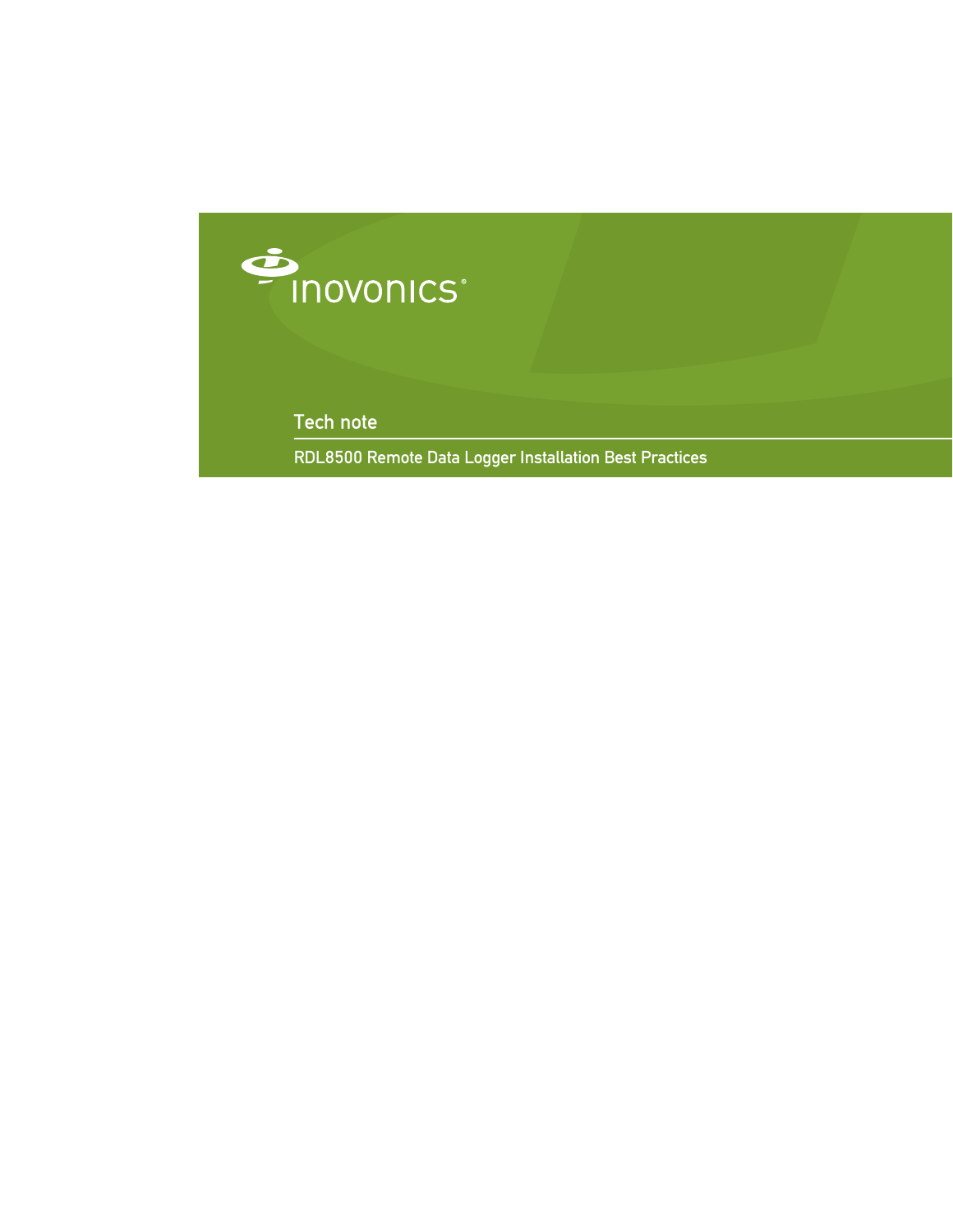# **Introduction**

This tech note provides best practices for the installation of the Inovonics RDL8500 remote data logger.

## **Contact Information**

If you have any questions about this procedure, contact Inovonics technical support:

- E-mail: support@inovonics.com
- Phone: (800) 782-2709 (option 2)

# **Materials Needed**

- CAT 5e or CAT 6 Ethernet cable without hood.
- Ethernet router/firewall.
- Internet connection with a minimum of 512kbps up and down, and no filtering or proxying of HTTPS outgoing connections.
- RDL8500 with version v2.0.10.2 or greater.

**Note:** If the RDL8500 is running firmware of less that v2.0.10.2, you will need to upgrade the RDL8500 using the ACC8500 firmware upgrade USB flash drive. Please contact Inovonics customer services for more information.

- TapWatch 3 version 2.2.x or greater.
- Ethernet surge protector such as the APC PNET1GB ProtectNet Standalone Surge Protector for 100/1000 Base - T Ethernet Lines.

## **Required Router Configuration**

- The router must assign addresses via DHCP.
- The DHCP lease of the router must be set to a non-zero and non-infinite value, and should be set to a value greater than 30 seconds.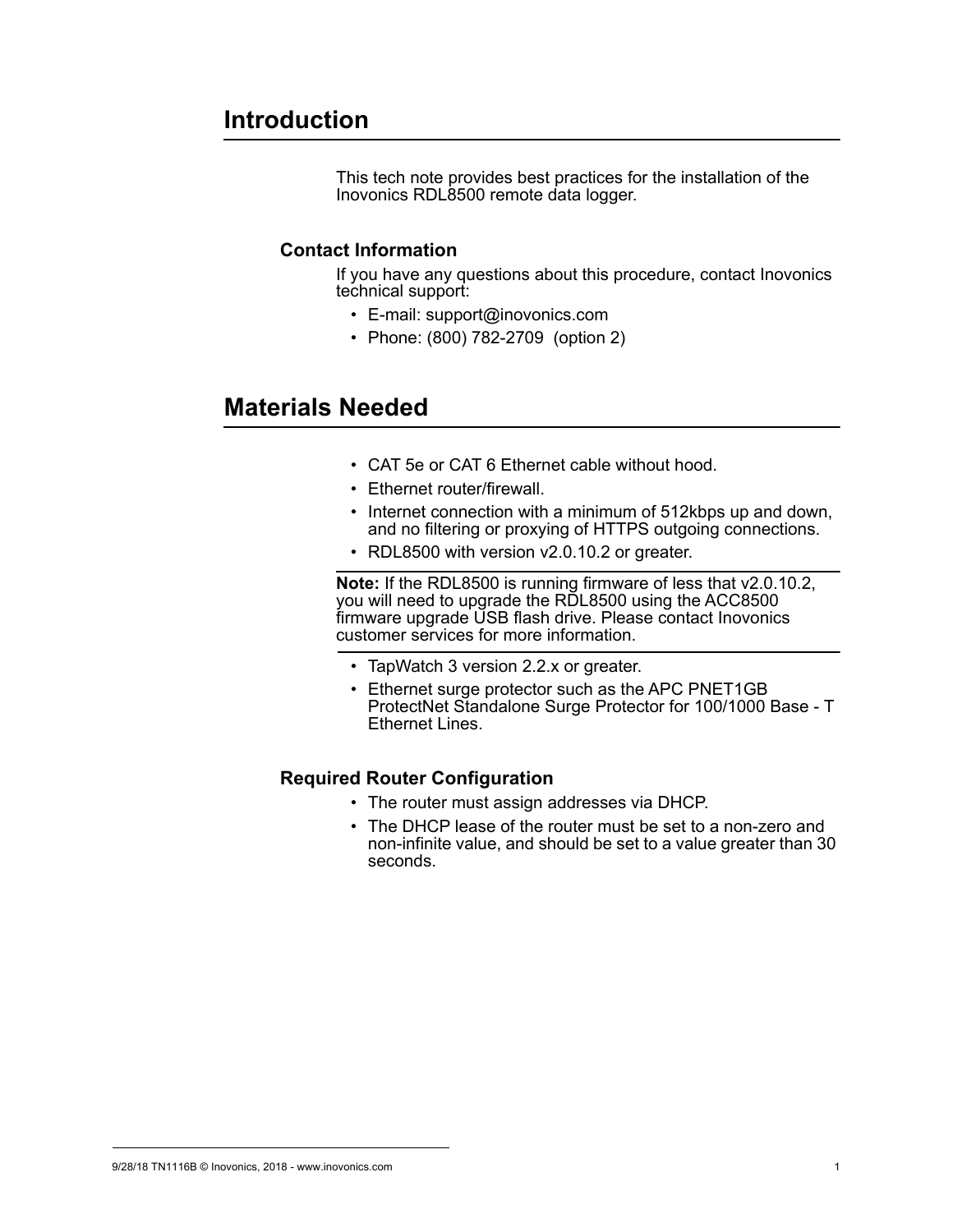• The router must allow outbound connections on the following ports: DNS (53), HTTPS (443) and NTP (123).

# **Instructions**

## **Connect to IP (WAN)**

- **1.** Connect line power to the RDL8500.
- **2.** Power on the RDL8500.
- **3.** Make sure the RDL8500 is programmed with site information. To do so:
	- **a.** Use the right arrow button to navigate to the Application Menu.
	- **b.** Use the down arrow button to navigate to TapWatch LoggerWare.
	- **c.** Press the enter button to show the Site Summary screen.
	- **d.** Verify that the site name displays.
- **4.** Connect one end of the Ethernet cable to the surge protector.

**Note:** Depending on the date of order, the surge protector may already be in place.

- **5.** Referencing the surge protector's installation instructions to ensure proper installation, connect the surge protector to the WAN port on the RDL8500.
- **6.** Connect the other end of the Ethernet cable to an open LAN port on the Ethernet router.

**Note:** Make sure to only use a LAN port. Do not use any port labeled PoE. The RDL 8500 does not support Power over **Ethernet** 

- **7.** Make sure the RDL8500 has established IP connectivity. To do so:
	- **a.** Use the right arrow button to navigate to the Application Menu.
	- **b.** Use the down arrow button to navigate to Network Management.
	- **c.** Press the enter button.
	- **d.** Use the down arrow button to navigate to TapWatch.com.
	- **e.** Press the enter button.
	- **f.** Scroll down to verify the following: The Stat: field displays Connected; the Prb: field displays +Ping+DNS+HTTPS.

**Note:** It may take up to 30 minutes to see the Connected status.

**8.** Contact Inovonics technical support to verify that the RDL8500 is IP-enabled. The RDL8500 serial number is required by Inovonics technical support.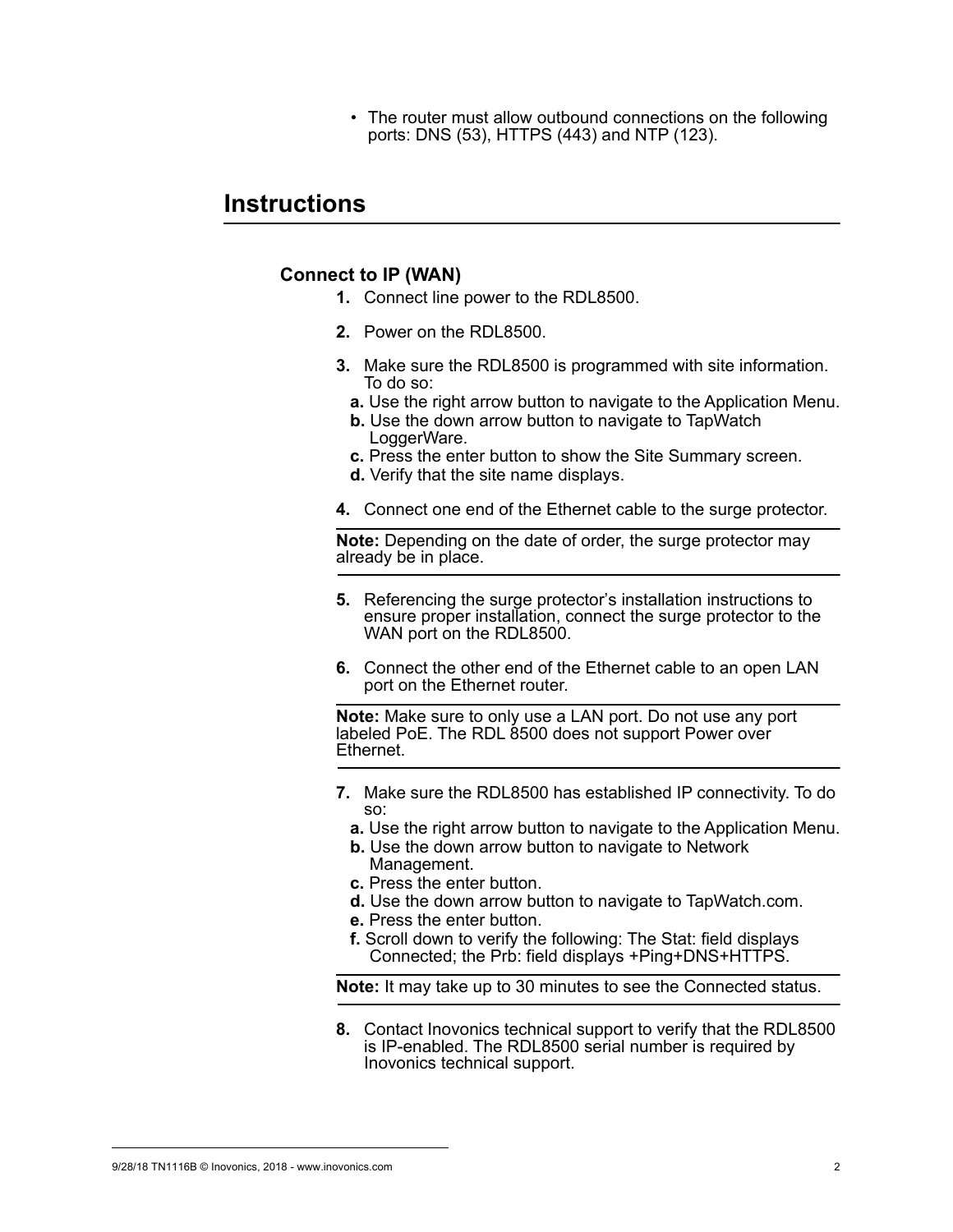### **Connect to IP with Existing Property**

**1.** Contact Inovonics to obtain user name and set password.

**Note:** This will be the user name and password for the entire company. The password can only be changed by contacting Inovonics technical support.

- **2.** Open the existing property in the TapWatch 3 software.
- **3.** From the Site Summary tab, click the Settings tab.
- **4.** In the DataLogger Connection Info section, change the TapWatch.com Site setting to Yes.
- **5.** In the Advanced Options section, use the RDL Connection Method dropdown menu to select TapWatch.com Connect.
- **6.** Click the Save button.
- **7.** Click the Connect/Sync button.
- **8.** Enter user name and password when prompted, and click the Submit button.

**Note:** The case sensitive username and password will be auto filled after this first entry.

**Note:** To IP-enable additional RDL8500s, contact Inovonics technical support with the serial number of the RDL8500s. Inovonics will add the specified RDL8500s to the group.

#### **Connect to IP by Importing a Property**

**1.** Contact Inovonics to obtain user name and set password.

**Note:** This will be the user name and password for the entire company. The password can only be changed by contacting Inovonics technical support.

- **2.** From the Property List tab, click the File menu.
- **3.** Navigate to Import, and then to TapWatch3 Property and click.
- **4.** Select TapWatch.com from the Connection Type dropdown menu and click the Connect button.
- **5.** Enter the user name and password when prompted and click the Submit button.